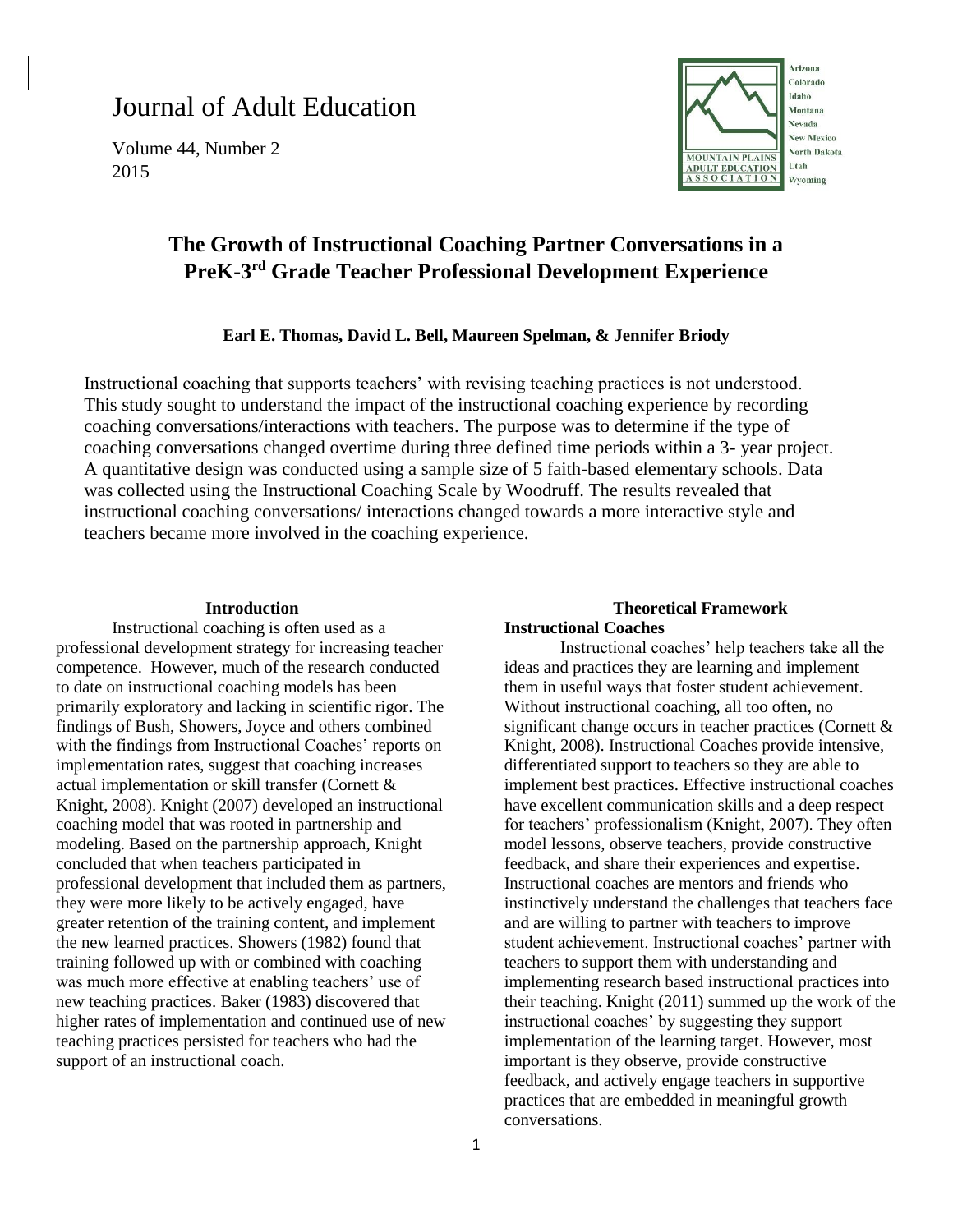# **Instructional Coaching a Relationship**

The most noted characteristic about instructional coaching is the quality of the ongoing relationship between the instructional coach and the teacher. Knight (2011) espoused that an effective instructional coaching relationship is grounded in the element of partnership. Teachers often resist the idea of just being told what to do. Teachers' need and want to engage in the professional development experience as an equal partner. Knowles (1990) suggests that adult learners need to feel they are participants in their learning experiences and therefore seek to be actively engaged in the learning process. Thus, adult learners seek out control over their learning experience. However, at the same time adult learners must feel their opinions and experiences are valued, respected and used in ways that help them change and grow. Along these same lines, Knight (2011) argued that a partnership model which is more collaborative in nature is most effective in engaging teachers, rather than a top down authoritarian model where teachers are merely told what to believe and practice.

# **Transformative Learning and Coaching Conservations**

No school reform effort or innovation is worth its effort and resources unless it transforms the understandings and practices of teachers. Simply put "transformational learning shapes people; they are different afterward, in ways both they and others can recognize" (Clark, 1993, p.47). Transformative learning is essentially a learning process that assists people with making meaning of their experiences (Merriam & Bierema, 2014). Mezirow (2003) concluded that transformative learning is a specific adult form of reasoning in which a paradigm shift occurs. During transformative learning we critically examine prior interpretations and held assumptions in order to form new meaning(s). Teachers must not only be able to implement new practices but they must be able to attach newly transformed personal meanings around those teaching practices. Teachers bring to the instructional coaching environment prior beliefs about what works and what does not. They often are entangled in their own paradigms and perceptions which make it increasingly difficult for them to learn and implement new practices. Nonetheless, "Transformative learning provides a focus on the development of knowledge, behaviors, and skills" that could be beneficial to teachers as they revise their personal meanings and teaching practices (Nelson, Low, & Nelson, 2005, p. 3).

Thus, Knight (2011) believed that through partner conversations we can encourage teachers to challenge and analyze old held beliefs, assumptions, and practices. Partner conversations can be thought of as storytelling. Ultimately, partnership conversations transform beliefs, assumptions, and ways of behaving (Merriam & Bierema, 2014). The partner conversation approach makes it easier to communicate, relate and connect with others. Partner conversations require instructional coaches to be active listeners, ask relevant questions, remain nonjudgmental and find common ground with teachers (Knight, 2011).

#### **Research Methodology Context of the Study**

This investigation was embedded as a subpart of a larger three-year university-school partnership that was supported by funds from a private grant foundation. The aim of the larger study sought to address improving Prek-3rd grade teacher's content knowledge and pedagogical practices in teaching mathematics through instructional coaches. The investigation included a sample population of five participating faith-based private elementary schools in an urban area. In addition, this study sought to understand to what extent newly learned teacher practices actually result in the transfer of knowledge and new practices that might improve student achievement in mathematics. A secondary aim of this study was to determine if there was a significant difference in the type of instructional coaching conversations that instructional coaches had with Prek-3rd grade teachers while providing support for the transformation of teaching practices.

#### **Project Procedures**

Teachers attended regularly planned in-service trainings. Instructional coaches supported each teacher as they implemented teaching practices supported student learning. The majority of instructional coaches' had over 20 years teaching experience with expertise in early childhood and elementary education. All seven of the instructional coaches had previous experience mentoring and coaching teachers in mathematics. Throughout the three-year project period, instructional coaches met with teachers in their actual classroom settings. Teachers received weekly 90-minute coaching visits. During these coaching visits instructional coaches modeled, observed, provided constructive feedback, cocreated professional development plans, provided resources and had partner conversations with teachers. In addition, teachers received ongoing training on how to design and implement math work stations, and design and deliver math instruction. All participating teachers received training in the math content area that was appropriate to the grade level they taught. Also, teachers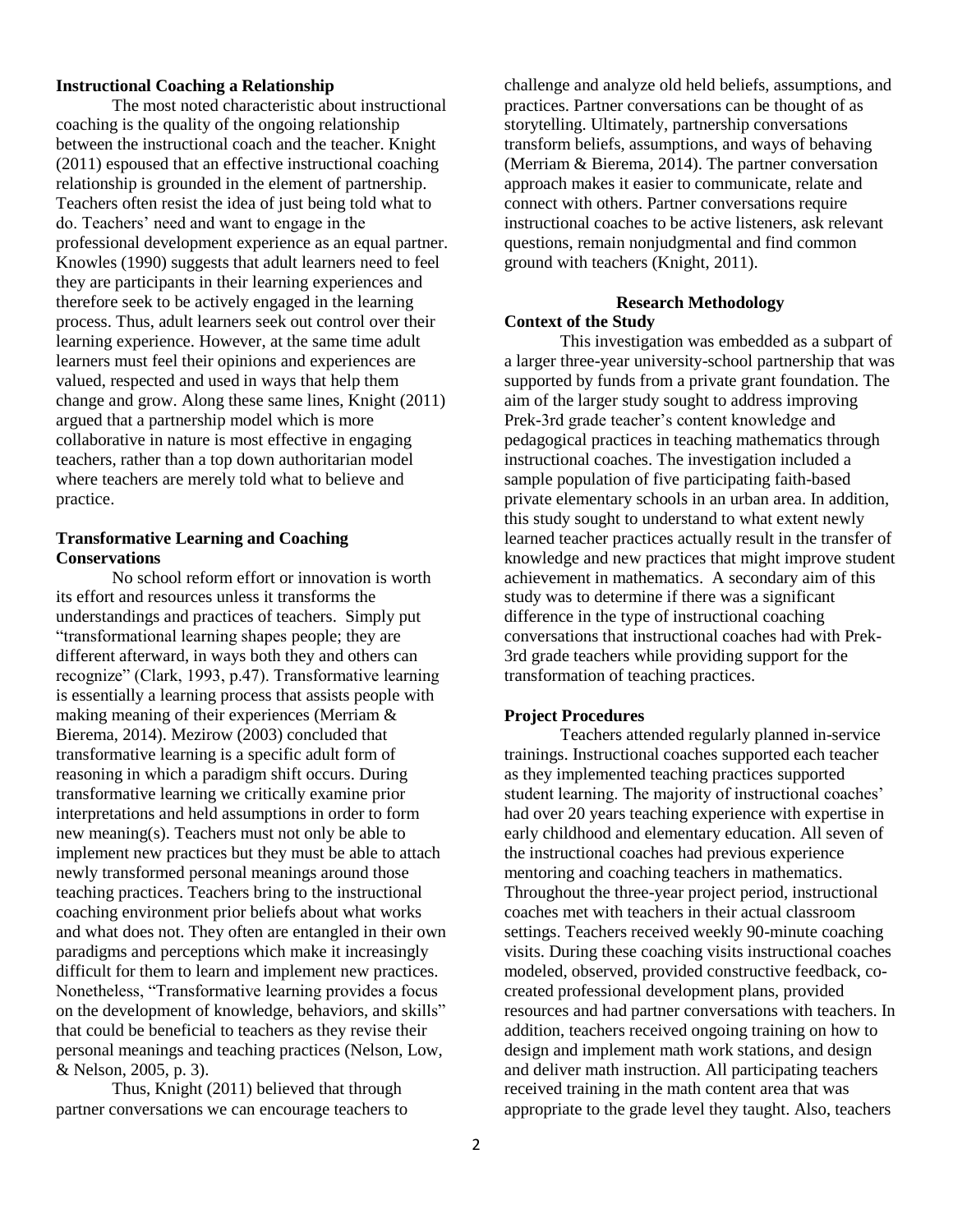were encouraged to have ongoing dialogue with each other as they shared ideas about the strategies they found to be effective for teaching mathematics.

#### **Research Design**

The purpose of this investigation was to determine if there was a significant difference in the type of coaching conversations instructional coaches engaged in overtime with mentees. A quantitative research design was employed for the purpose of data collection for this study. The type of the coaching partner conversation at the beginning of the coaching experience through the end of the instructional coaching relationship was of primary interest. Therefore, the following research question guided the study.

Research Question: Is there a significant difference in the type of coaching conversations engaged in over a three-year period with Prek-3 grade teacher mentees?

# **Population and Sample Participants**

Principals at local faith-based private elementary schools in an urban community were notified of the purpose of the project; grant proposal application process and the expectation that if chosen schools were making a 3-year commitment to participate in all project activities. The principal of each school, if interested, was asked to submit a formal grant application. Each submitted grant application under went a peer review process in which four evaluators rated each application based on specific criteria (school size, identified need, percentage of students receiving free or reduced lunch). Of the eight schools that applied, only five schools met the selection criteria and were selected to participate. Once a school was selected to be a participant in the project, Pre-k - 3rd grade teachers and school administrators were provided a formal orientation of the project goals, aims and expectations. Based on the number of teachers in each school, three of the five schools were assigned one instructional coach while the remaining schools were assigned two instructional coaches. Table 1 provides details of the number of participating teachers and assigned instructional coaches to each school.

#### Table 1 *Number of Participating Teachers and Assigned Instructional Coaches Per School*

|           | Instructional                |
|-----------|------------------------------|
|           | Coaches                      |
| 4         |                              |
|           |                              |
|           |                              |
|           | 2                            |
|           | $\mathfrak{D}$               |
| Total (26 | Total (7                     |
| teachers) | Instructional                |
|           | Coaches)                     |
|           | # of Teachers<br>School Name |

# **Instrument and Procedures**

A quantitative descriptive research study design was used. Gall, Gall  $\&$  Borg, (2015) posited that quantitative research inquiry is grounded in the assumption that features of the social environment constitute objective reality that is constant across time and settings; thus quantitative inquiry involves collecting numerical data about samples and subjecting these data to statistical analysis. The Instructional Coaching Scale was used to determine the type of coaching interactions over the duration of the project. Woodruff (2007) designed the Instructional Coaching Scale instrument to help professional developers measure the impact of their coaching on the teachers with whom they interact. The scale is not intended to understand teacher implementation of practices but to better understand the effects that an instructional coach has working in a 1:1 coaching relationship with a teacher. The scale range is from 0 to 10 with the following specific descriptors for each scale score:

0 – Did not see – Teacher may have been absent or an unforeseen event may have occurred (such as a tornado drill, school cancellation, assembly, etc.) 1 – Enrollment Conversation. A one is recorded when the teacher has not yet implemented a coachable practice

2 – Change Conversation. A two is a coaching conversation prior to getting into the classroom as well, but it is more focused

3 – Implementation Conversation. In this situation, there is evidence that the teacher is using the new practice, routine, technique, or specific content. 4 – Planning Conference. A conference with the teachers which is focused on planning either a classroom visit or co-planning a specific routine, technique, practice, or content related lesson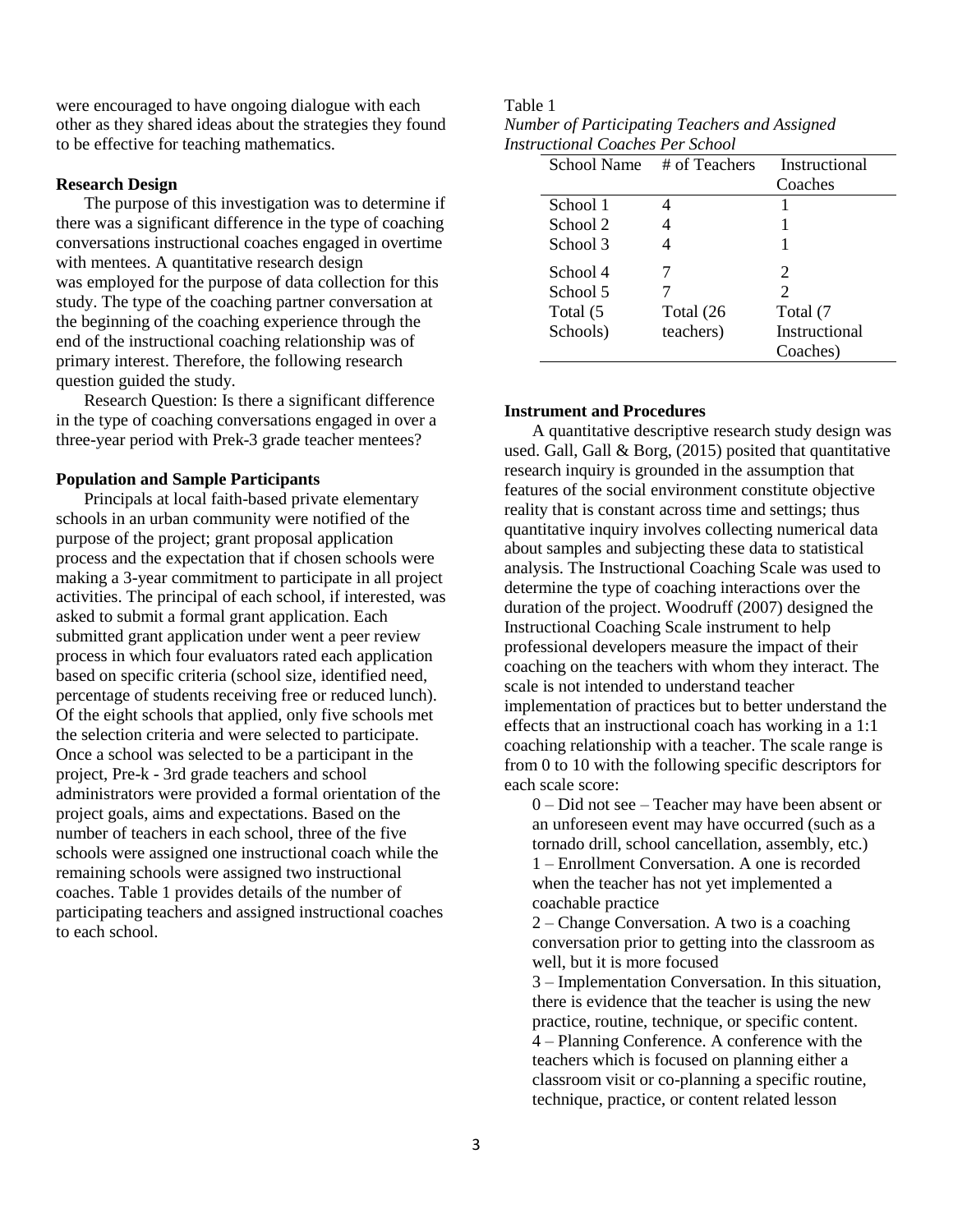5 – Model Lesson. At this point in the coaching relationship, it is critical that things go well. Many teachers gain enormously from model lessons, and for many it will be a jump start to their own implementation

6 – "Co-Taught" Lesson. At this stage, the coach and the collaborating teacher share equal roles. Coteaching is often a nice way to ease a reluctant or nervous teacher into use of the innovation or practice 7 – Implementation Conversation/Observation. The coach and teacher have a conversation after the teacher is comfortable with the coach/teacher relationship. The coach has seen the new practices implemented and the teacher has student artifacts and evidence to look at together. The conversation may include examination of data, further planning, and/or partnership feedback

8 – Observation and Feedback Conversation. At this point, the teacher is ready to conduct the lesson with the coachable practice

9 – Strategic Integration of Lesson – When teachers begin to exhibit fluent use of past and newer practices and/or techniques infused with relevant curriculum, the teacher is truly becoming strategic 10 – Refocusing/Adaptation – When teachers have reached this point, they will feel very comfortable with the new innovation. It has become integrated into their repertoire of teaching behaviors

Since some of the ratings may be more subjective than others, Instructional Coaches were trained on each rating description. Instructional Coaches were given scenarios and situations to rate independently. After each scenario, the instructional coach, with the support of the trainers, discussed their rating. The discussion was invaluable to increase the reliability that instructional coaches would accurately rate the coaching conversations. Additionally it was critical to define a coaching conversation. Coaching conversations referred to various types of interactions that can happen between a coach and mentee such as a face to face verbal exchange, written email, and through other social media outlets were discussed.

Since there was a possibility that using the Instructional Coaching Scale could impact the coaching relationship between instructional coaches and teachers, it was important that the intent of the instrument, including specific expectations, was clearly communicated to all teachers involved in the project. Instructional Coaches collected data during three coaching periods.

- Period 1: summer/ fall 2011, the initial coaching experience.
- Period 2: January-May 2012, ongoing coaching interactions, and
- Period 3: June 2012 through December 2012, ongoing coaching interactions.

## **Data Analysis and Results**

The posed research question was, is there a significant difference in the type of coaching conversations engaged in over a 3 -year period with Prek-3rd grade teacher mentees? Since the study focused on coaching conversations the data was collapsed and analyzed by period. A one-way Analysis of Variance was conducted to determine if there was a significant difference in the types of interaction by data collection period. The independent variable was the type of coaching conversation documented by Instructional coaches. The dependent variable is the period in which the data was collected. The following null hypothesis guided this investigation:

*H*0 There is no statistical significant difference in instructional coaches conversations with Prek-3<sup>rd</sup> grade teachers when comparing various data collection periods.

Table 2 indicates in Period 1 the average coaching interaction measure obtained was a rating of 3.22. This rating suggests that interactions were centered more on Implementation-meaning teacher use of new practices, routines, techniques or specific content. In Period 2 the average rating was 5.22. This rating indicates that Instructional coaching interactions with teachers were focused on modeling lessons for teachers. In Period 3 the average rating was 6.52. This rating suggests that instructional coaching interactions centered on elements of co-teaching and implementation conversation/observation. In essence, the data indicated that over the 3-year project time period instructional coach's conversations and interactions on average changed toward a more interactive direction with the teacher becoming increasingly involved in the professional development experience as measured during the 3 documented time periods.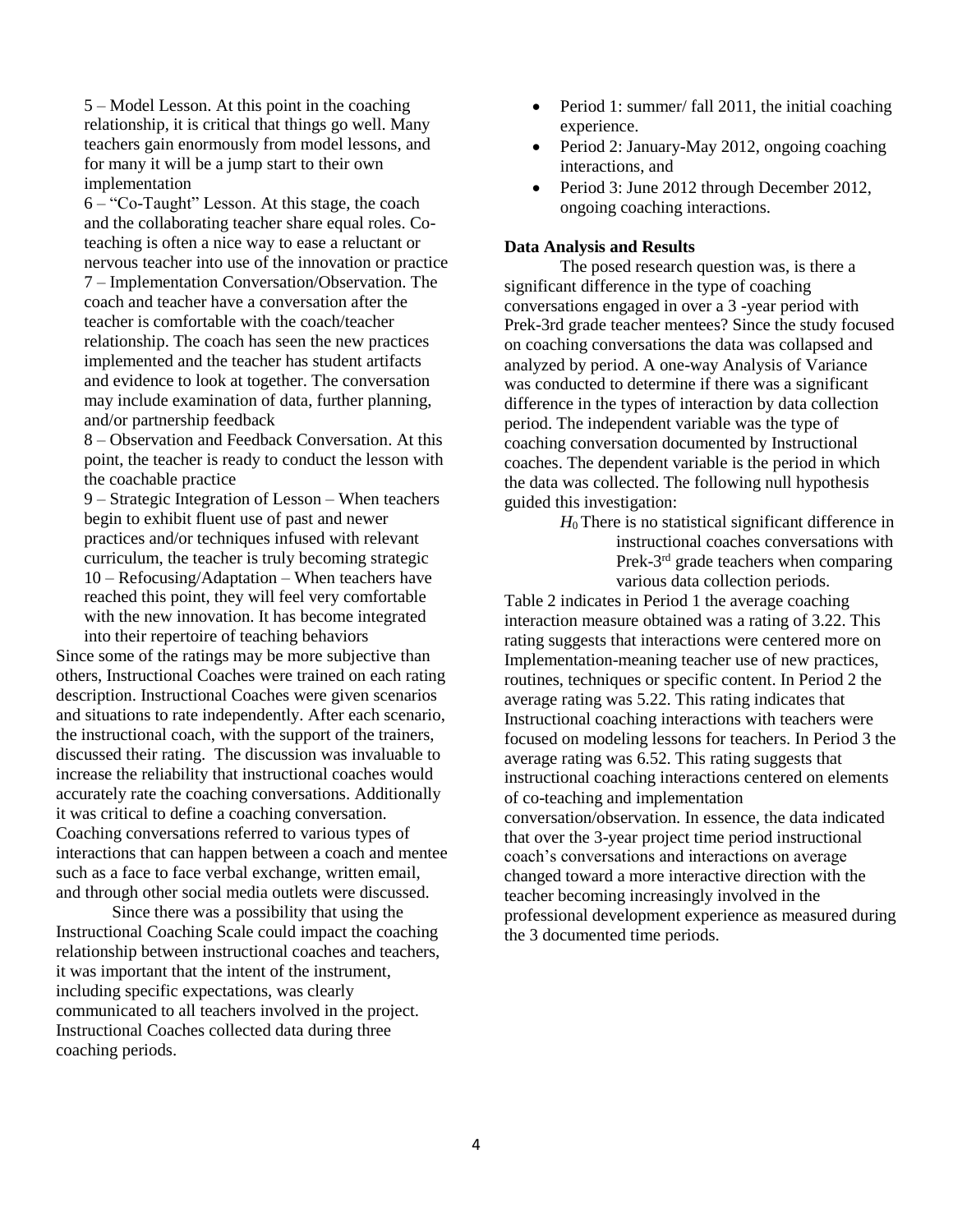| 1 able 2                                                                                |     |      |                                                                  |         | 1 able 4 |           |               |     |         |
|-----------------------------------------------------------------------------------------|-----|------|------------------------------------------------------------------|---------|----------|-----------|---------------|-----|---------|
| Descriptive Statistics instructional coaches: Average<br>Coaching Interaction by Period |     |      | Tukey post hoc analysis comparing the various data collection pe |         |          |           |               |     |         |
|                                                                                         |     |      | DV                                                               |         | MD       | <b>SE</b> | 95%           |     |         |
|                                                                                         | N   | Mean | Std. D                                                           | Std. E  |          |           |               |     | LB      |
|                                                                                         |     |      |                                                                  |         |          | Period 2  | $-2.24*$      | .21 | $-2.76$ |
| Period 1                                                                                | 205 | 3.22 | 1.82                                                             | .12     | Period 1 |           |               |     |         |
| Period 2                                                                                | 223 | 5.46 | 2.32                                                             | .15     |          | Period 3  | $-3.2^*$      | .22 | $-3.83$ |
| Period 3                                                                                | 188 | 6.52 | 2.60                                                             | .19     |          |           |               |     |         |
| Total                                                                                   | 616 | 5.04 | 2.63                                                             | $.10\,$ | Period 3 | Period 2  | $1.0^{\circ}$ | .22 | .53     |
|                                                                                         |     |      | <i>Note</i> $N =$ number of observation: Std $D =$ standard      |         |          |           |               |     |         |

 $T_1$  1 1 4

| Table 2                                                      |  |
|--------------------------------------------------------------|--|
| <i>Descriptive Statistics instructional coaches: Average</i> |  |
| Coaching Interaction by Period                               |  |

| <i>Note</i> . N = number of observation; $Std.D = standard$ |
|-------------------------------------------------------------|
| deviation; $Std.E = standard error$ ; $Min = Minimum$ ;     |
| Max= Maximum                                                |

A conducted ANOVA test depicted in Table 3 indicated statistically significant differences in the Instructional coaches conversations  $(p=000)$  when comparing mean scores within the three data collection periods. Additionally, A Tukey post hoc analysis (Table 4) revealed significant differences in Instructional coaches conversations in all possible comparison of periods (data collection periods). Thus the Null Hypothesis was rejected. Specifically Instructional coaches conversations were dependent on the period in which the data was collected.

It was also essential to understand the magnitude of the difference. Thus, Cohen (d) effect size statistic was calculated. Table 4 revealed a moderate to large effect in all possible comparisons. Additionally the largest effect is evident when compared the coaching conversations in Period 1 and Period 3.

#### Table 3

*One-Way ANOVA of Instructional coaches interactions by period*

| Categor       | SS     | Df  | MS    | F     |     |
|---------------|--------|-----|-------|-------|-----|
| v             |        |     |       |       |     |
| <b>Betwee</b> | 1128.6 | 2   | 564.3 | 109.9 | (0) |
| n             |        |     |       |       |     |
| Within        | 3145.5 | -61 | 5.131 |       |     |
|               |        |     |       |       |     |
| Total         | 4274.1 | 61  |       |       |     |
|               |        |     |       |       |     |

*Note*.  $SS = sum of squares$ ;  $df = degree of freedom$ ;  $MS$ = mean square.

*Note. DV=dependent variable, MD=mean difference, SE= standard error,*

*\*mean difference is significant at the .05 level*

#### **Conclusion**

The guiding research question posed in this study was, is there a significant difference in the type of coaching conversations engaged in over a 3 year period with Prek-3 grade teacher mentees? Knight (2007) asserted that instructional coaches provide specific support to teachers. Instructional coaches are skilled communicators and act in ways that exemplify their professionalism. They often share common experiences, model lessons, observe mentees, and provide constructive feedback. Based on the data results gathered in this study there was a statically significant difference in coaching conversations overtime. Specifically coaching conversations evolved from conversations focused on implementation that were noted during Period 1. During Period 1 teachers' discuss their change in teaching practice, without the coach actually observing teaching practices. In Period 3 coaching conversations are more embedded in co-teaching and/or implementation conversations in which teacher's discussed their change in teaching practice after being observed by an instructional coach. Nonetheless, Mezirow (2003) concluded that transformative learning requires a paradigm shift in the way we view things. Thus, teachers must not only be able to implement new practices but must be able to attach newly transformed personal meanings around the teaching practices. It is through partner conversations we can challenge teachers to deconstruct old beliefs, confront faulty assumptions and rid themselves of ineffective teaching practices (Knight 2011).